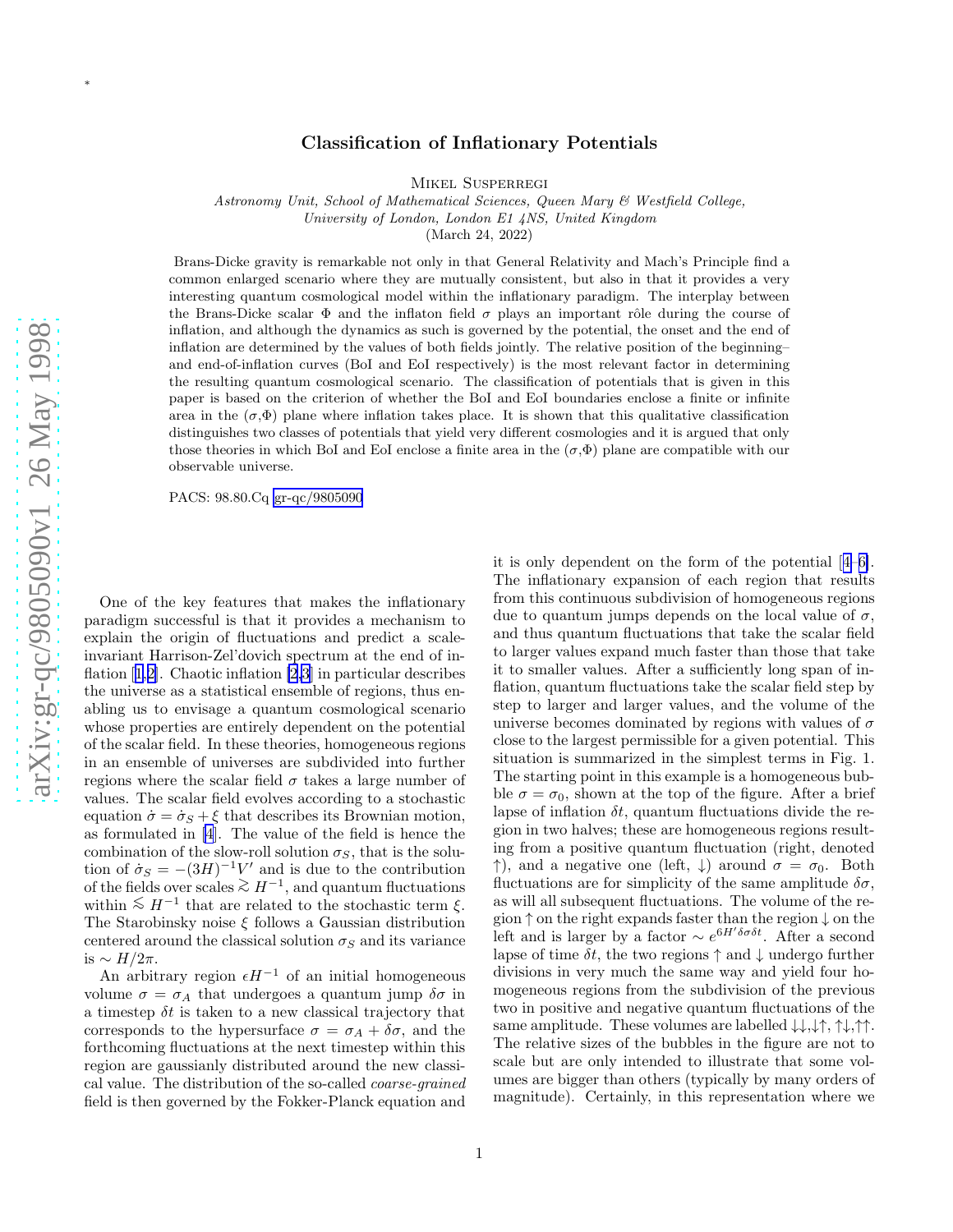<span id="page-1-0"></span>have chosen identical fluctuation amplitudes  $\delta\sigma$ , the regions ↑↓ and ↓↑ are of equal size, so their volumes add up. A more realistic situation of the phenomenon depicted in the toy representation of Fig. 1 is that the quantum fluctuations  $\delta\sigma$  follow a Gaussian distribution, and therefore the many resulting regions of the type ↑↓, ↑↓↑↓ are really part of vast number of regions for which positive and negative fluctuations even out and therefore lay on the trajectory that follows the classical evolution of  $\sigma = \sigma_0$ .



FIG. 1. Simple sketch of the division of homogeneous regions due to quantum jumps. Positive quantum jumps (↑) are located to the right of each subdivision, whereas negative jumps  $(\downarrow)$  of the same magnitude are located to the left. The total volume is dominated at every stage by the regions with largest values of the fields.



FIG. 2. Powerlaw potential. Beginning- (BoI) and end-of-inflation (EoI) boundaries are represented by the slashed and dotted straight lines respectively. BoI is given by  $V(\sigma) \approx M_P^4$  whereas EoI is determined by  $\dot{\sigma}^2 \approx 2V(\sigma)$ . The configuration at  $A$  is sustained by quantum jumps from smaller values of  $\sigma$ , such as B.

As was shown in[[7\]](#page-3-0), following the argument sketched above, the largest volume of the universe is occupied by values of  $\sigma$  that correspond to the maximum values of the potential, i.e. in the neighbourhood of the Planck or beginning-of-inflation boundary (BoI),  $V(\sigma) \approx M_P^4$ . It

can be seen in Fig. 2, for the case of a powerlaw potential, that the Planck boundary sets a delimiter to the rate of expansion that corresponds to a certain  $\sigma \approx \sigma_{\text{max}}$  and the volume of the universe is dominated by regions where the scalar field takes this value. Whereas the field will classically slow-roll down the potential, quantum jumps that take  $\sigma$  back up to larger values will be enhanced as they create volumes that grow faster, and therefore, as is shown in Fig. 2, the field that evolves classically from the initial location  $A$  to  $B$  is typically taken back up to  $A$  via a quantum transition. Quantum fluctuations retain the field in the neighbourhood of BoI for as long as possible, and therefore an arbitrary region of the universe that has undergone thermalization is most likely to result from a region where the scalar field has stayed in the neighbourhood of BoI for a long time and then rolled down the potential as quickly as possible, via coherent quantum jumps, to cross the end-of-inflation (EoI) boundary.

In this simplest case of inflation driven by one scalar field  $\sigma$ , the BoI is a scale inherent to the physics that depends on the value of  $M_P$ , which is a constant of Nature, and the amplitude of  $V$  is tuned to predict the right order of magnitude in the spectrum of fluctuations, etc. On the other hand, scalar-tensor theories of gravity (see e.g. [\[8](#page-3-0)] for a review) provide a means to investigate  $M_P$ in terms of a scalar field, e.g. the Brans-Dicke (BD) field  $\Phi$ , so that  $M_P$  varies from one region to another in the universe like a coarse-grained field, in much the same way as the inflaton in the chaotic model; the combination of these G-varying theories with chaotic inflation yields interesting scenarios where the interplay between  $\Phi$  and the inflaton  $\sigma$  determines the distribution of  $M_P$ in an ensemble of universes in terms of the potential of the scalar field, and therefore, ultimately in the particle physics involved. Two interesting scenarios that result from the combination of BD gravity and chaotic inflation are induced [\[9](#page-3-0)] and extended [\[10](#page-3-0)] inflation. The difference between both is that in the former the BD field has a non-vanishing potential, whereas the latter has not. For simplicity in this paper we will investigate extended inflation only, and the same analysis applies to induced inflation in the straightforward way.

The extended inflation action is[[10\]](#page-3-0)

$$
S = \int d^4x \sqrt{-g} \left[ \Phi R - \frac{\omega}{\Phi} (\partial \Phi)^2 - \frac{1}{2} (\partial \sigma)^2 - V(\sigma) \right], \tag{1}
$$

where  $V(\sigma)$  is the inflation potential,  $\Phi$  is the BD field,  $\omega$  is the BD coupling, that we take to be constant. The slow-roll variational equations in an FRW background take the form

$$
\frac{\dot{\Phi}}{\Phi} = 2\frac{H}{\omega},\tag{2}
$$

$$
\dot{\sigma} = -\frac{1}{3H}V'(\sigma) \,, \tag{3}
$$

$$
H^2 = \frac{1}{6\Phi}V.\t\t(4)
$$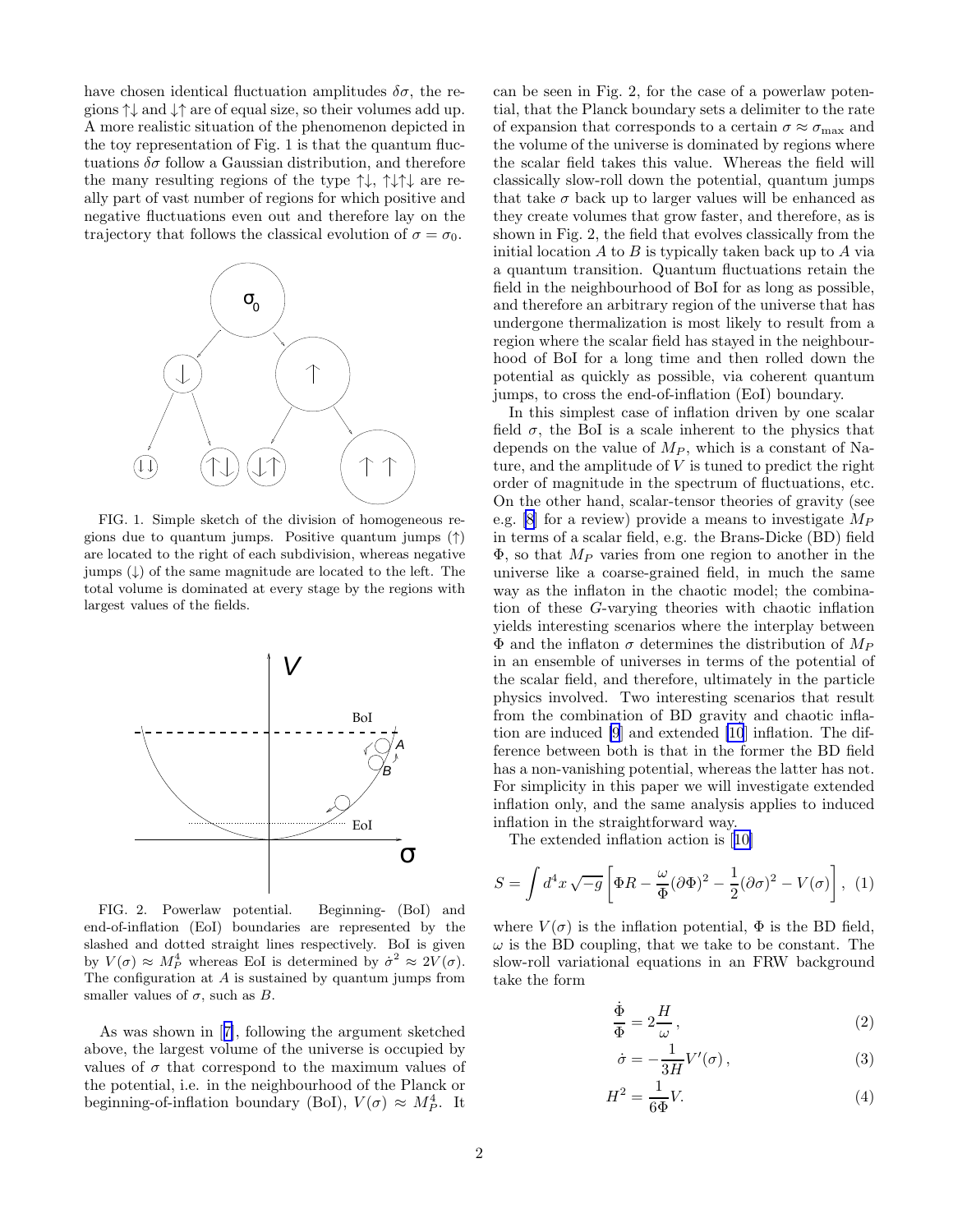The BoI boundary is  $V(\sigma) = M_P^4(\Phi)$  (where  $M_P^2(\Phi) \equiv$  $16\pi\Phi$ ), and EoI is given by

$$
\frac{1}{2}\dot{\sigma}^2 + \omega \frac{\dot{\Phi}^2}{\Phi} \approx V(\sigma). \tag{5}
$$

With the aid of([2\)](#page-1-0) EoI is rewritten as

$$
\Phi = \left(\frac{3\omega - 2}{\omega}\right) \left(\frac{V}{V'}\right)^2.
$$
\n(6)

From [\(2](#page-1-0)) the following conservation law follows [\[12,13](#page-3-0)]

$$
\frac{d}{dt}\left[\omega\Phi + \int d\sigma \frac{V(\sigma)}{V'(\sigma)}\right] = 0,\tag{7}
$$

which emerges due to the simplicity of the slow-roll equations and does not correspond to a symmetry inherent in the physics.

The functional form of BoI and EoI suggests the following classification of  $V$  in two classes, based on the relative position of the boundaries of inflation:

• Class I The area of inflating regions enclosed between the boundaries BoI and EoI is finite. In this case, the BoI and EoI curves intersect at non-trivial values of the fields.

## • Class II The area enclosed by BoI and EoI is infinite.

In the following we illustrate these classes with some examples, and argue that this qualitative classification distinguishes a very important feature that leads to two entirely different cosmological scenarios.

Firstly we investigate powerlaw potentials  $V(\sigma)$  =  $\lambda/(2n) \sigma^{2n}$  of both *class I* and *class II*. Fig. 3 shows the BoI and EoI boundaries for a powerlaw potential for several *n*. The EoI boundary is a parabola for all  $n$  (and only its amplitude is scaled by a factor  $1/(4n^2)$ ). The BoI boundary on the other hand strongly depends on  $n$ , i.e.  $\Phi \sim \sigma^n$ . For  $n = 1, 2$  BoI does not intersect EoI, and both boundaries span an infinite region on the  $(\sigma, \Phi)$ plane. Therefore  $n = 1, 2$  are *class II* potentials, whereas  $n > 2$  are on the other hand *class I*. The classical trajectories (7) are inverted parabolas and the fields move in the direction  $A \rightarrow B$ , in concentric parabolas, along the segment of these curves that is contained within BoI and EoI. Initially, the fields that start out at  $(\sigma_0, \Phi_0)$ move along the parabola that crosses this point, though quantum fluctuations soon disperse the motion of the fields to concentric trajectories. In turn, regions that have switched to other classical trajectories via quantum jumps will predominantly follow the slow-roll trajectory, and they are further subdivided in other domains due to later quantum fluctuations that take the fields to other adjacent classical trajectories. The end result, qualitatively, is that regions that move to larger and larger values of  $\sigma$  dominate the total volume of the universe. The important point to note here, as opposed to the  $\sigma$ -only scenario sketched in Fig. 1 where BoI is a fixed quantum scale, is that potentials of the second class, such as  $n = 1, 2$ , allow  $\sigma$  to grow indefinitely while remaining in the region enclosed by BoI and EoI. In this situation, any arbitrarily large value of the fields is much likelier and predominant than smaller values, but at the same time its likelihood is negligible in comparison to larger values. Hence, in the scenario described by potentials of class II, the fields have no typical values and the dominant contribution to the total volume is one where both fields blow up.<sup>∗</sup>



FIG. 3. BoI and EoI boundaries for powerlaw potentials. EoI is thick solid line, scaled to the same amplitude in all three cases  $n = 1, 2$  and  $n > 2$ . BoI is given by: slashed line  $(n = 1)$ ; solid line  $(n = 2)$ ; dotted line  $(n > 2)$ . Classical trajectories are parabolae concentric to AB. BoI and EoI intersect in the case of  $n > 2$ .

In contrast to this scenario, potentials  $n > 2$  describe a very different universe. As it can be seen in Fig. 3,  $n > 2$ are potentials of the first class: BoI and EoI intersect at a certain  $\Phi_{\text{max}}$  and the area enclosed is finite. The intersection point is

$$
\Phi_{\text{max}} = \frac{1}{4n^2} \left( \frac{3\omega - 2}{\omega} \right)^{n/(n-2)} \left( \frac{32\pi^2}{\lambda n^3} \right)^{1/(n-2)}.
$$
 (8)

Following the same trend as before, the  $\sigma$  field is taken by quantum jumps to the largest values accessible, and we see from Fig. 3 that the quantum scale BoI will wedge in the field  $\sigma$  as it approaches the intersection point, for which the beginning and end of inflation coincide. Therefore, the most typical value of the fields will be that of the intersection point, or strictly speaking, spread over

<sup>\*</sup>The introduction of a non-minimal coupling  $\xi \sigma^2 R$  was suggested by [\[11](#page-3-0)] to remedy this situation and transform class II powerlaw potentials into class I, although [\[11](#page-3-0)] did not note that  $n > 2$  are in fact per se *class I* regardless of non-minimal coupling.